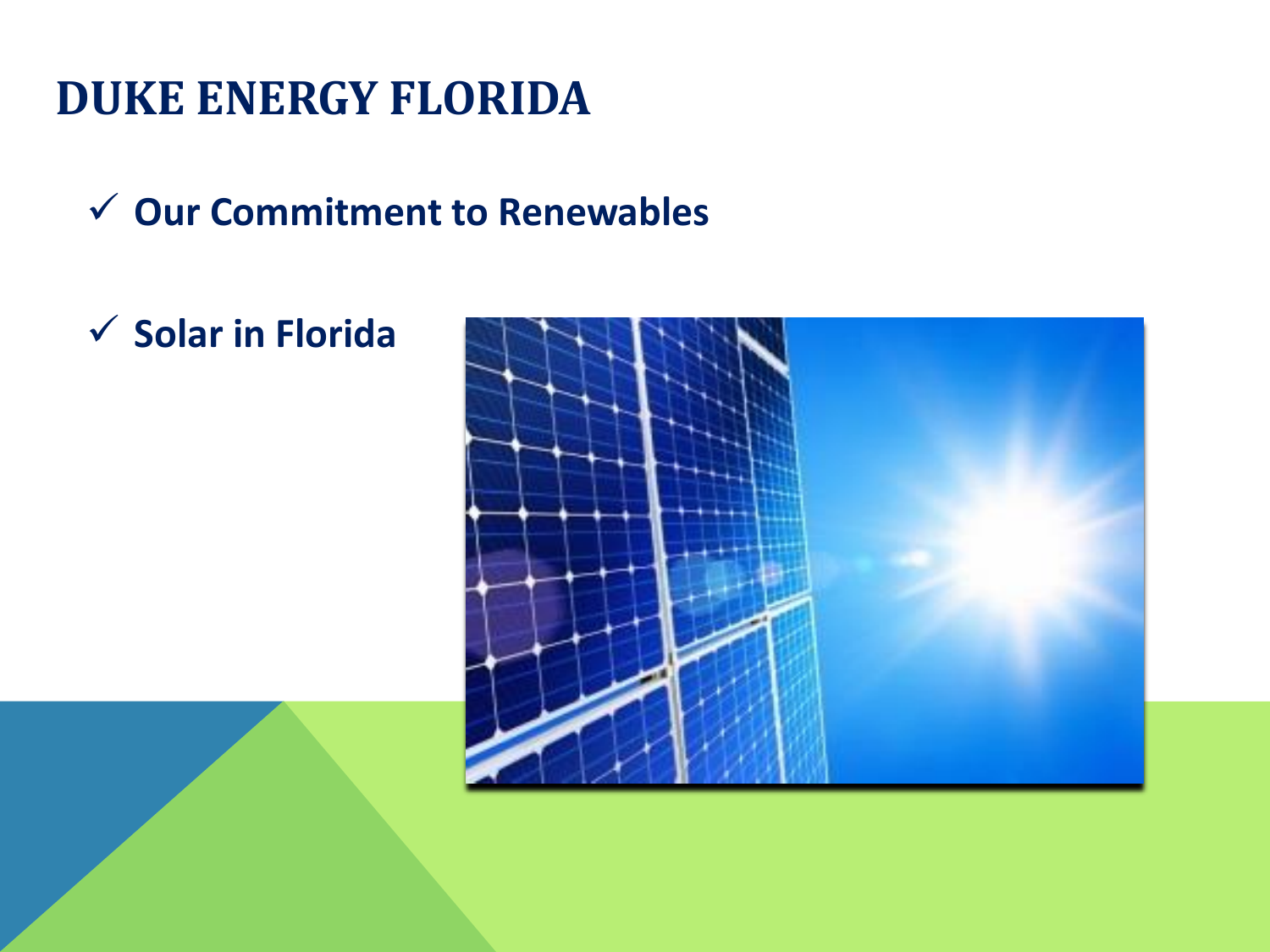### **DUKE ENERGY FLORIDA RESPONSIBLY PURSUING RENEWABLE ENERGY**

**Duke Energy Florida is committed to providing safe, reliable, affordable and clean renewable energy to the 1.7 million homes and business that depend on us**

- We served our customers with more than 1.1 million-MWhs from renewable sources in 2014
- $\triangleright$  In 2015, DEF is forecasted to serve about 3.5 percent of our customers' energy needs with renewable sources

**We recognize solar energy will play a significant role in Florida's energy future**  Duke Energy Florida plans to add up to 500 MW of new solar PV facilities by 2024  $\triangleright$  The first 5 MW will be under construction by the end of this year Duke Energy Florida is committed to interconnecting customer owned renewable generators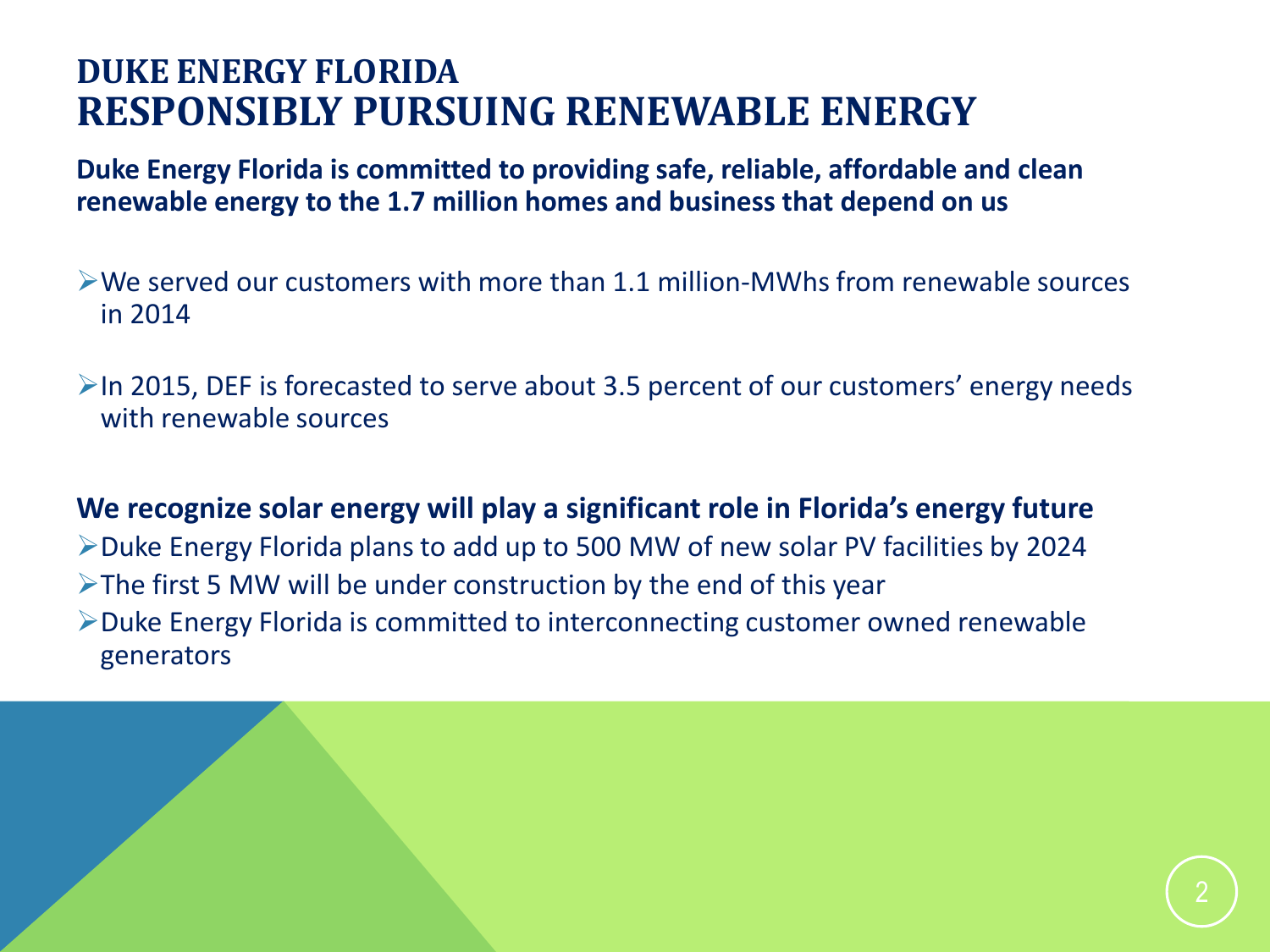### **DUKE ENERGY FLORIDA SUPPORTING CUSTOMER OWNED SOLAR**

- **DEF has helped its customers expand their small solar generation from less than 1 MW of solar in 2008 to more than 23 MW on the grid today**
- **DEF is interconnecting on average 80 small solar generators per month at our customers' homes and businesses**

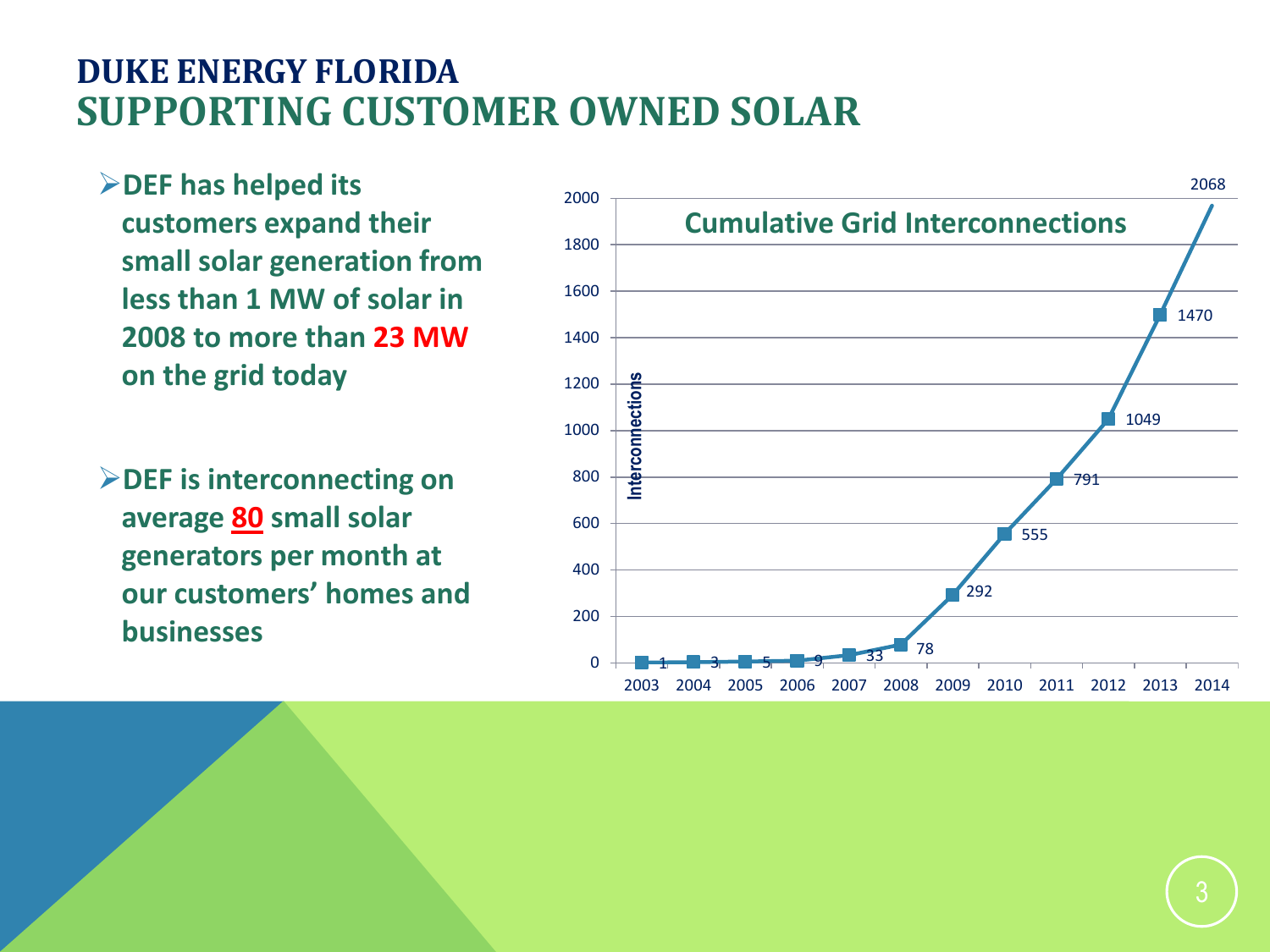### **DUKE ENERGY FLORIDA NEAR-TERM SOLAR DEMONSTRATION FACILITIES**

The near-term scaled demonstration facilities will allow DEF to examine solar PV generation technology efficiency, sufficiency, and adequacy, the cost of providing such technology, and the value of such technology to our customers. This prudent preparation is a natural next step to expand beyond small solar pilot R&D.

#### **Strategically scaled solar facilities to examine:**

#### **Physical Integration**

 Land and environmental impacts, technology choices , grid impacts, supply chain and construction

#### **Facility and Technology Operations**

 Maintenance, grounds up-keep, location dependencies, grid interconnection, training and experience

#### **Technology Value and Costs**

Soft costs, component costs, solar production data, integration effects, carbon dioxide off-sets

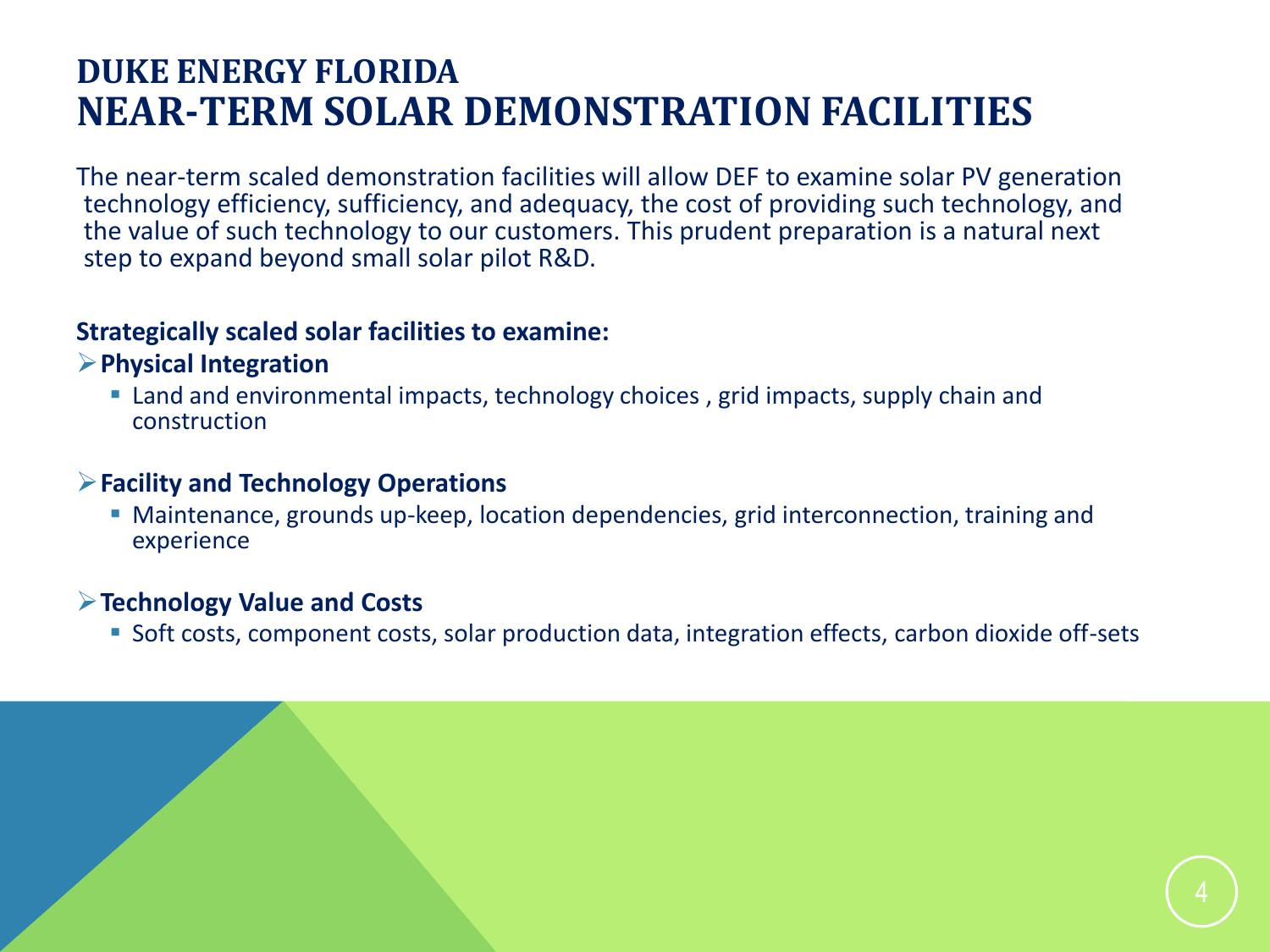### **DUKE ENERGY FLORIDA 2015 SOLAR DEMONSTRATION FACILITIES**

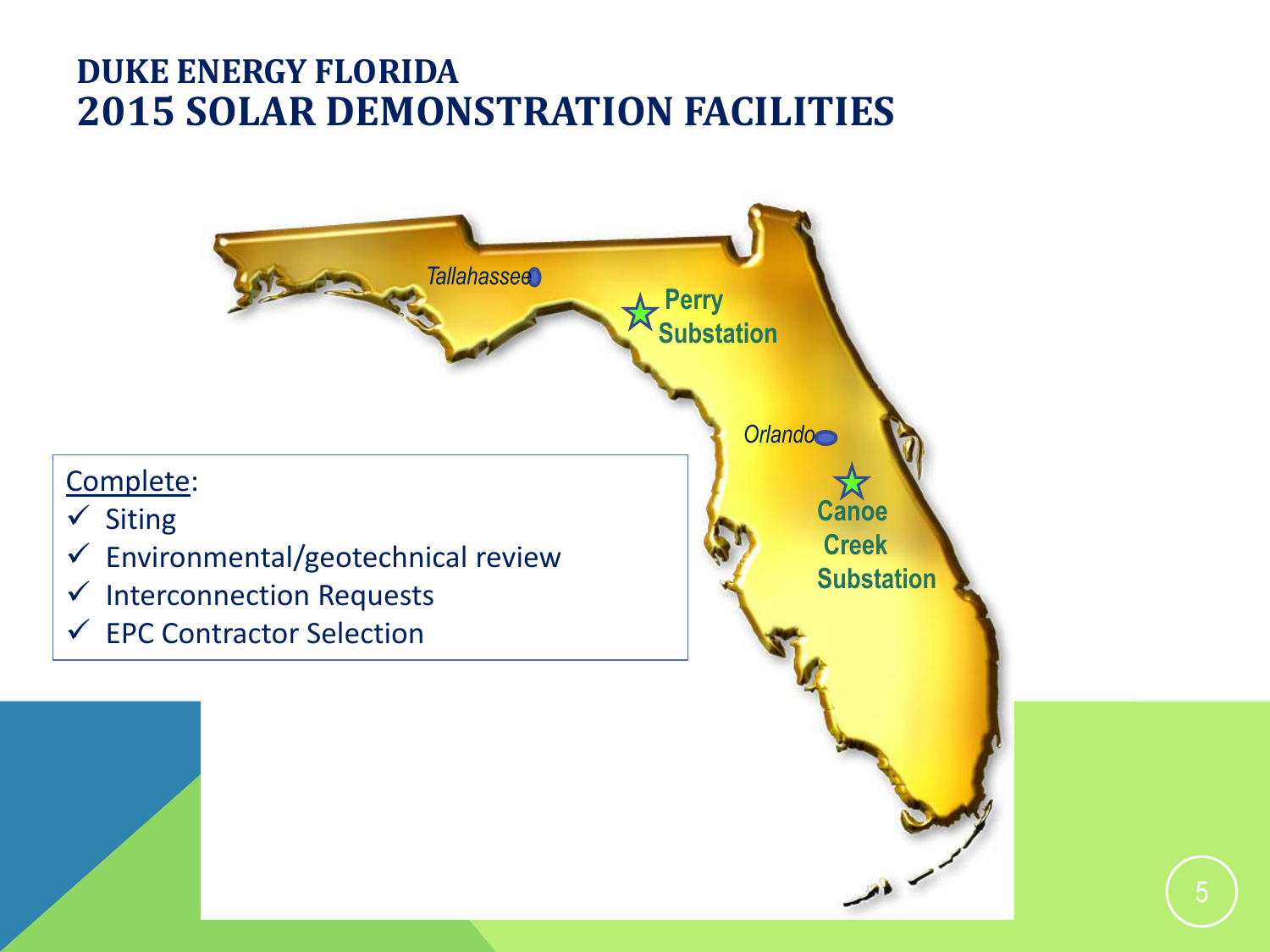### **OSCEOLA COUNTY SOLAR FACILITY #1 (up to 3.8 MW)** *LOCATED 40 MINUTES SOUTH OF ORLANDO AT DEF'S CANOE CREEK SUBSTATION*

### **Status:**

- $\checkmark$  Permitting, 9/2015
- $\checkmark$  Site Mobilization, 11/2015
- $\checkmark$  Commercial Operation, 1Qtr-16



*\*Site plan and facility size subject to design changes*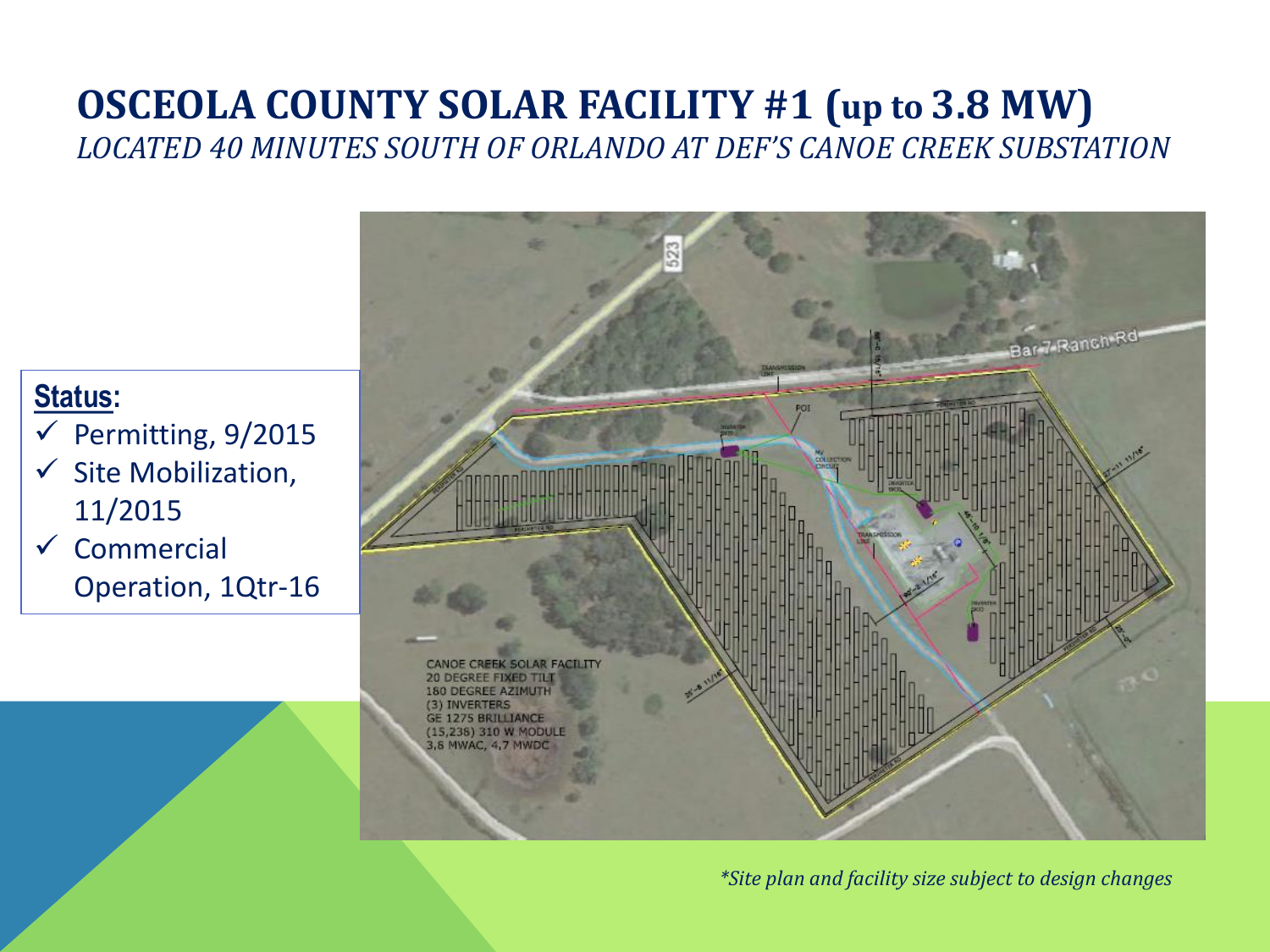### **TAYLOR COUNTY SOLAR FACILITY #2 (up to 7.65 MW)** *LOCATED 50 MINUTES SE OF TALLAHASSEE AT DEF'S PERRY SUBSTATION*



#### **Status:**

- $\checkmark$  Permitting, 11/2015
- $\checkmark$  Site Mobilization, 12/2015
- $\checkmark$  Commercial Operation, 2Qtr-16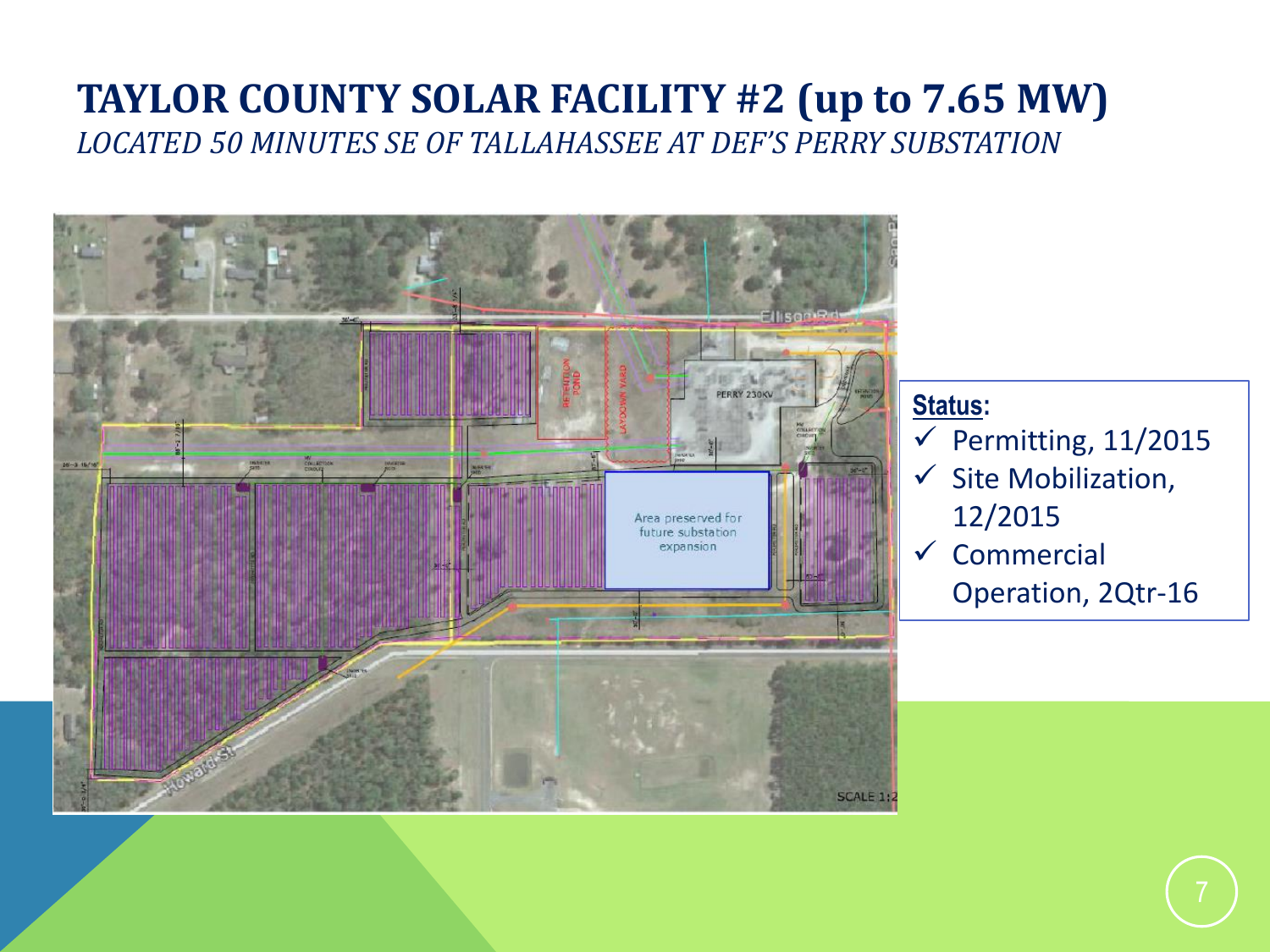### **DUKE ENERGY FLORIDA 2016 SOLAR DEMONSTRATION FACILITIES (up to 10 MW each)**

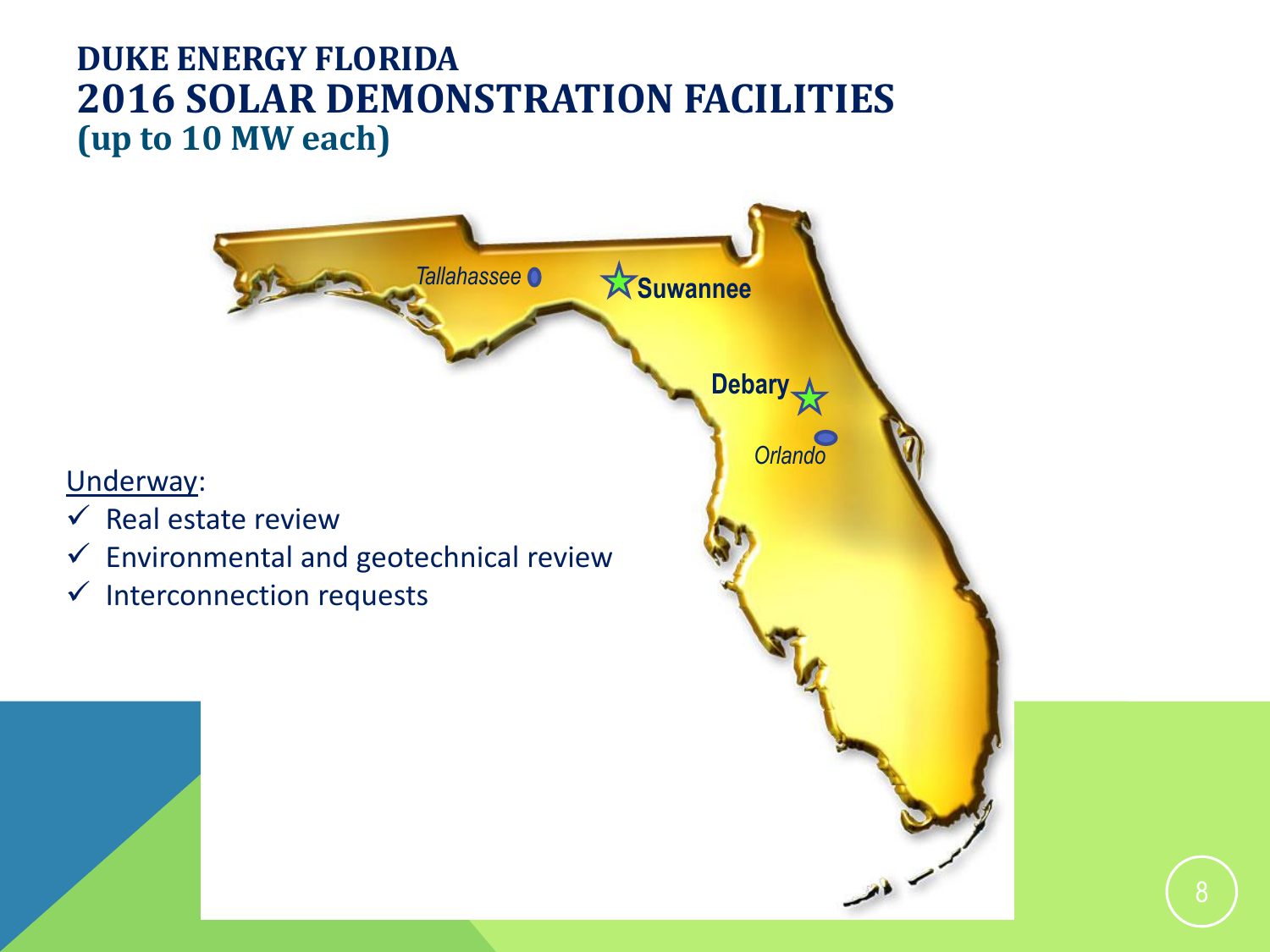### **DUKE ENERGY FLORIDA LONG-TERM SOLAR FACILITIES – AS OF 2015 TYSP**



**Adding solar PV facilities as part of the normal 10-year resource planning process may support fuel diversity solutions, but relies heavily on:**

- Declining solar PV price forecast
- $\triangleright$  Increasing natural gas forecast
- Value rendered by solar PV technology
- Emerging cost-effective resources
- Pending clean energy policies